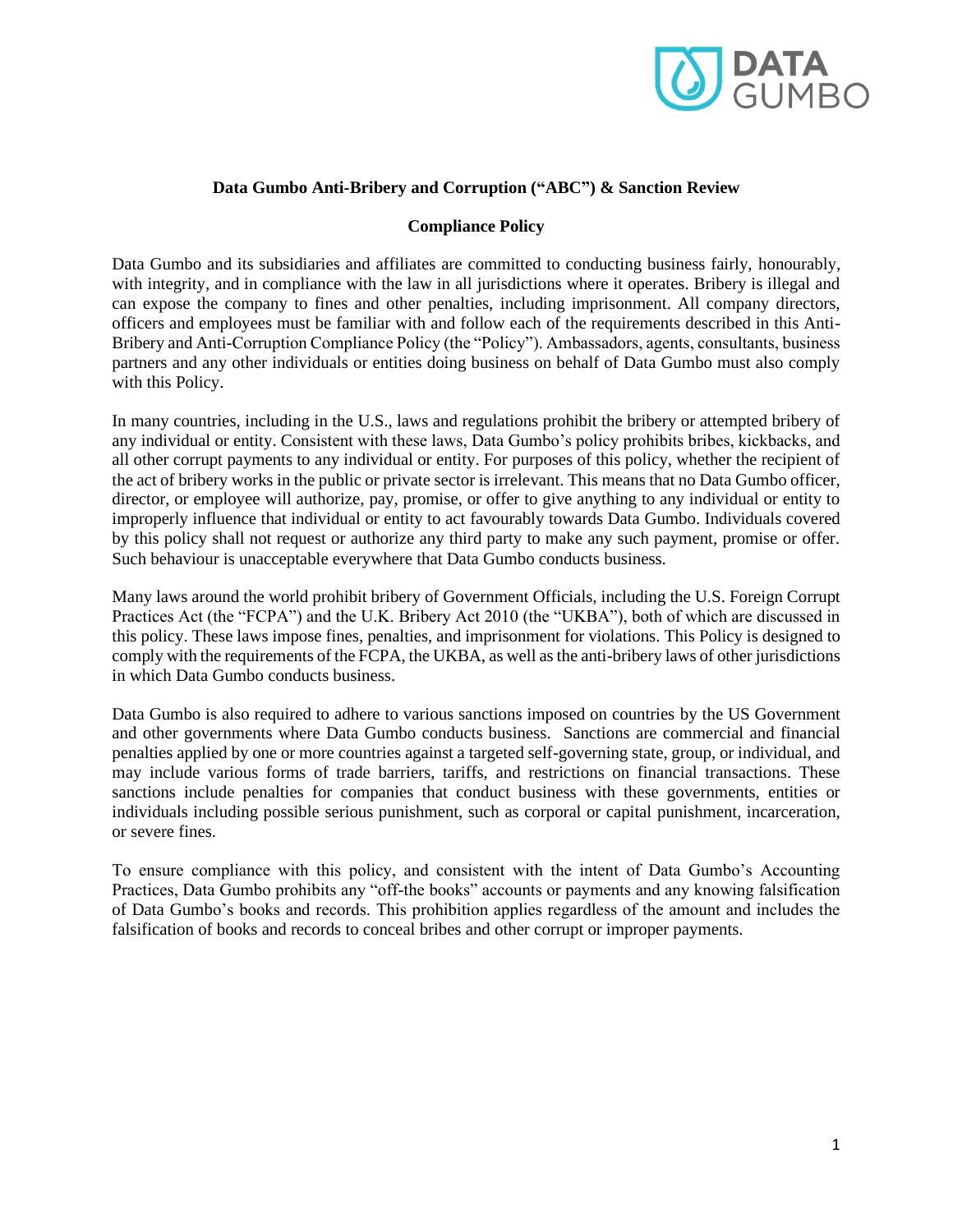

1. **GENERAL.** Data Gumbo's Compliance Policy applies to all employees, officers, and directors of Data Gumbo and all of Data Gumbo's affiliates worldwide, as well as any third-party intermediaries or representatives such as resellers, contractors, or agents.

Importantly, this Policy cannot cover every situation or provide information on every law that may be applicable where Data Gumbo conducts business. If you are uncertain about any situation or request, you should seek further guidance from the Company's Head of Compliance.

### **2. DEFINITIONS**

**Bribery** is the offer, promise, giving, demanding or acceptance of an advantage as an inducement for an action which is illegal, corrupt, unethical or a breach of trust.

**Corruption** consists of an offer, payment, or promise that is intended to induce the recipient to misuse his or her official position, whether as a government official or as the representative or employee of a private business.

Acts of bribery and corruption are designed to influence the individual in the performance of their duty and incline them to act dishonestly. The person being bribed is generally someone who will be able to obtain, retain, or direct business.

### **3. WHO IS COVERED?**

This policy prohibits bribery and corrupt behavior by:

- Any employee, officer, or director of the company, and
- Any person acting on behalf of the company, including third parties acting on behalf of the company as distributors, agents, representatives, consultants, and partners

Acts of bribery and corruption will commonly involve public or government officials. This policy prohibits the payment of bribes to the following Government Officials:

- Officers or employees of any local, provincial, or national government (for example, members of Parliament, police officers, firefighters, members of the military, tax authorities, customs inspectors, etc.)
- Directors, officers, representatives, agents, or employees of any government-owned or controlled business or company
- Officers or employees of a public international organization (for example, the United Nations, International Olympic Committee, International Red Cross, World Bank, etc.)
- Individuals acting in any official capacity or on behalf of any government or public international organization (for example, an official advisor to a government, government agency, or government official)
- Officers or employees of a political party
- Candidates for political office

Bribery can also involve corrupt payments to agents or employees of business partners to secure an advantage over competitors. This Policy therefore prohibits the payment of bribes and kickbacks to the following private persons: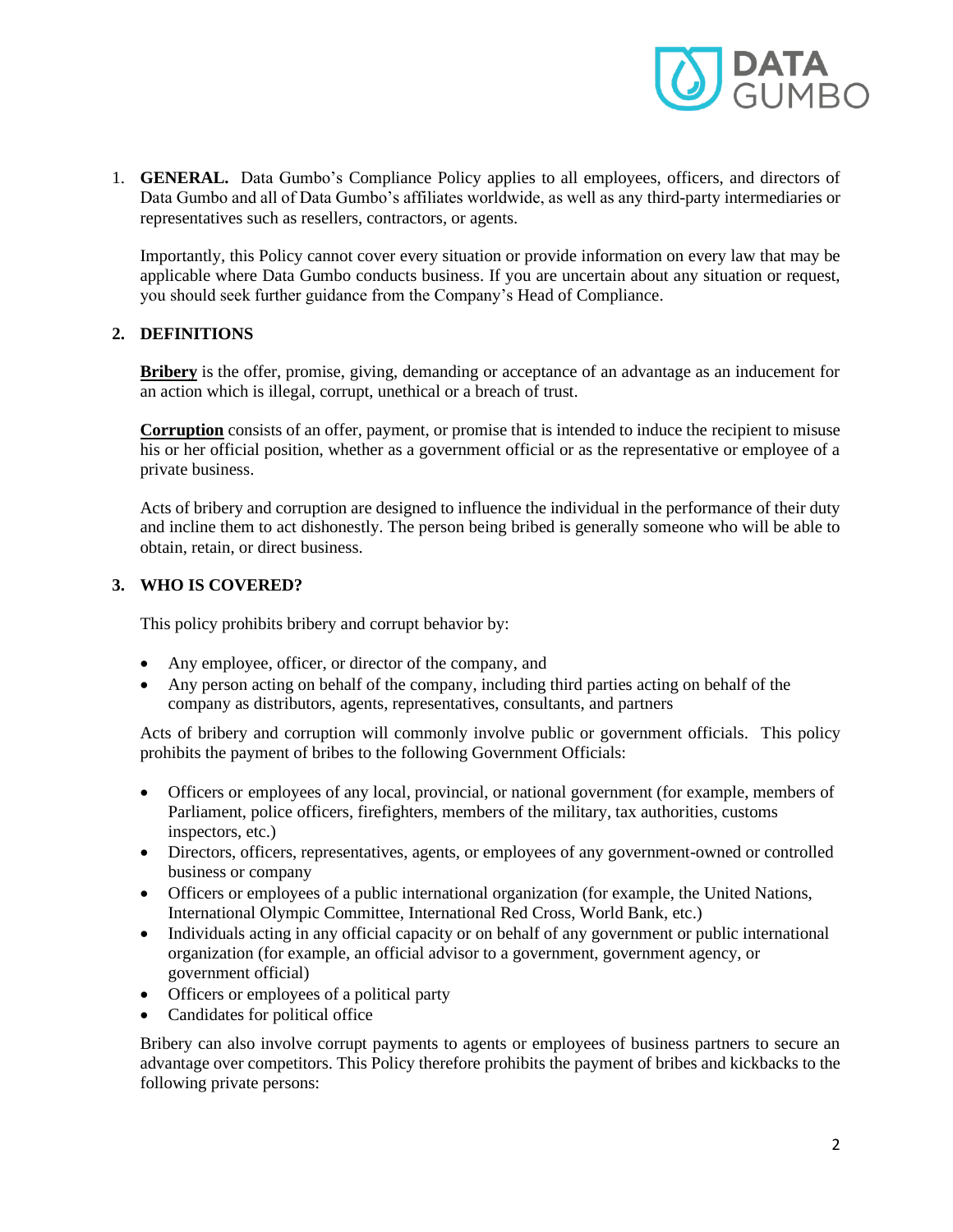

- Employees of companies who are in a position to direct business to Data Gumbo
- Purchasing agents or procurement officers of customers and potential customers
- Third parties who are in a position to recommend or refer business to Data Gumbo

Any payment that cannot be made directly to an individual under this Policy also may not be made indirectly, such as to a close relative, through a friend, or via the individual's business.

# **4. WHAT MAY CONSTITUTE A BRIBE?**

Bribes can take many different shapes and forms, but typically they involve corrupt intent. There will usually be a "quid pro quo" – that is, the bribe will be offered or paid in exchange for some benefit. Bribes can be made by using anything of value, including:

- Cash, cash equivalents (e.g., gift checks) or loans
- Payments for travel or entertainment
- Favors, including offers of employment or internships
- Gifts (e.g., perfume, jewelry, use of club memberships)
- Donations to a charity affiliated with or sponsored by a government official
- Political contributions

Some examples of improperly influencing a Government Official, include:

- The Government Official would not act if you did not make the gift, and you give a gift to increase the chances that the Government official will take such action
- The Government Official has a choice to act or not and decides based on the gift.

Some examples of improper business advantage include when a Government Official:

- Overlooks a violation or tolerates non-compliance with applicable laws
- Does not perform a task that should otherwise be performed (e.g., does not conduct a required inspection prior to issuing a permit)
- Reduces customs duties
- Grants a favorable tax treatment
- Directs business to Data Gumbo

Examples of commercial bribery would include:

- Paying a kickback to a purchasing agent in order to cause that agent to choose to buy the briber's products rather than those of a competitor
- Providing anything of value to an executive or officer of a business partner in order to cause that partner to conduct business with the briber
- Paying a third party in order to unlawfully obtain a recommendation or referral for Data Gumbo

### **5. WHAT IS NOT ACCEPTABLE?**

This section discusses 5 areas:

- Gifts and hospitality
- Business Courtesies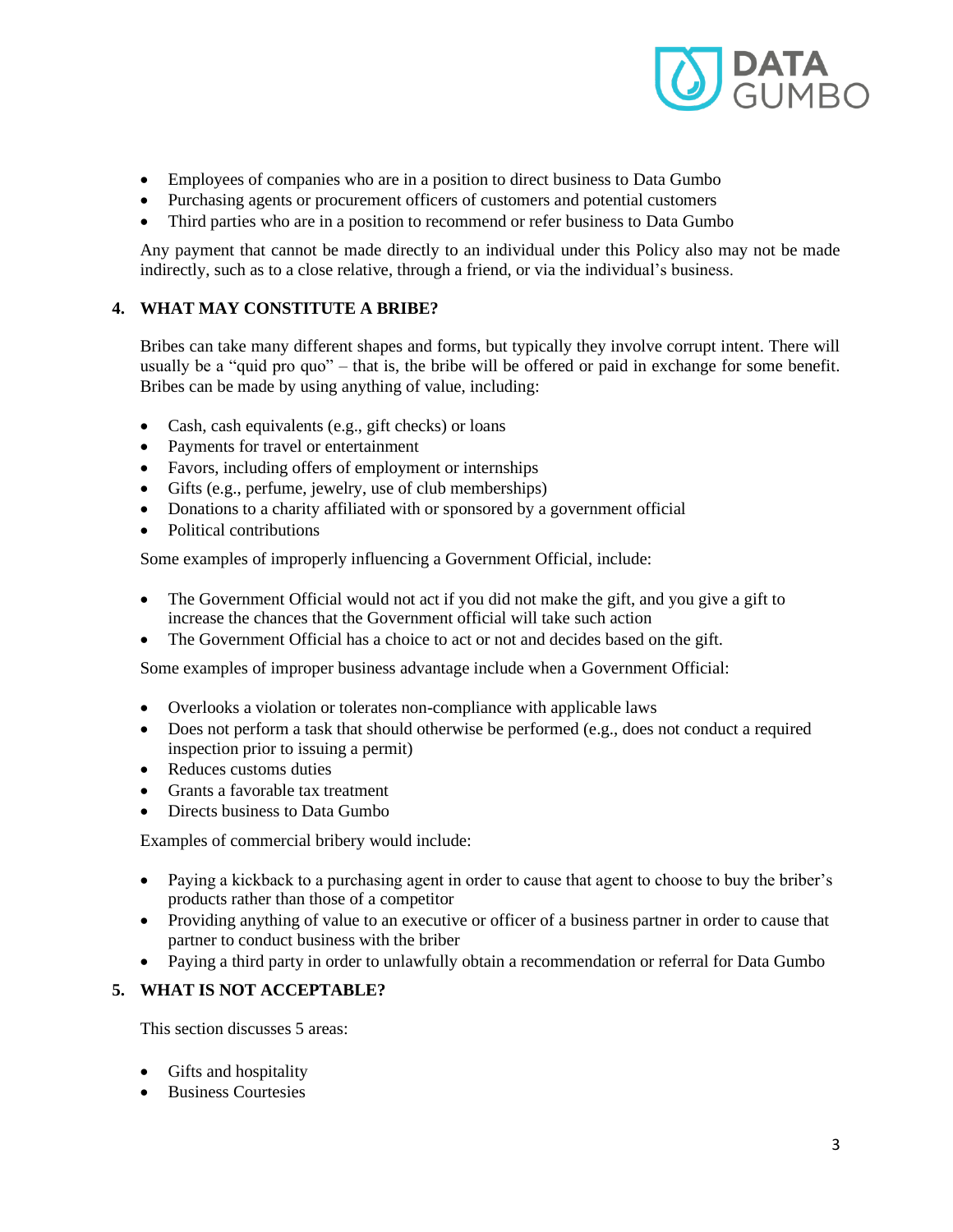

- Facilitation Payments
- Political Contributions
- Charitable Contributions

# **5.1. GIFTS AND HOSPITALITY**

Data Gumbo accepts normal and appropriate gestures of hospitality and goodwill (whether given to or received from third parties) so long as the giving or receiving of gifts meets the following requirements:

- It is not made with the intention of influencing the receiving party, to obtain or reward the retention of a business or business advantage, or as an explicit or implicit exchange for favors or benefits.
- It is not made with the suggestion that a return favor is expected.
- It is in compliance with local law.
- It is given in the name of the company, not in an individual's name.
- It does not include cash or a cash equivalent (e.g. a voucher or gift certificate).
- It is given or received openly, not secretly.
- It is not offered to, or accepted from a government official, representative, politician or political party without the prior approval of the company's Director of Compliance.

Data Gumbo recognizes that the practice of giving and receiving business gifts varies between countries, regions, cultures, and religions, so definitions of what is acceptable and not acceptable will inevitably differ for each.

If there is any uncertainty, seek further advice from the company's Head of Compliance.

### **5.2. BUSINESS COURTESIES**

"Business Courtesy" refers to something of value that is provided to customers and potential customers as a means of developing a legitimate relationship with that customer. This includes meals, entertainment, discounts on products and services not readily available to the general public, payment of travel expenses, personal favors and token gifts.

Data Gumbo prohibits its employees from corruptly providing Business Courtesies of any value to any individual, including Government Officials, in exchange for that individual taking some action that benefits Data Gumbo.

Because some of Data Gumbo's customers and potential customers are state-owned or state-controlled companies, Business Courtesies to these customers may implicate both U.S. laws (including the FCPA) and local laws. The Company must take care to ensure that Business Courtesies do not constitute a corrupt payment to individuals, including Government Officials. Only legitimate and reasonable Business Courtesies, consistent with the Gift & Entertainment Policy, may be provided by Data Gumbo employees to certain customers. In addition, reimbursement of reasonable and bona fide travel, food, lodging and other comparable expenses for government officials, party officials or candidates may be permissible provided that:

• The payment is not contrary to United States, local or other applicable laws, and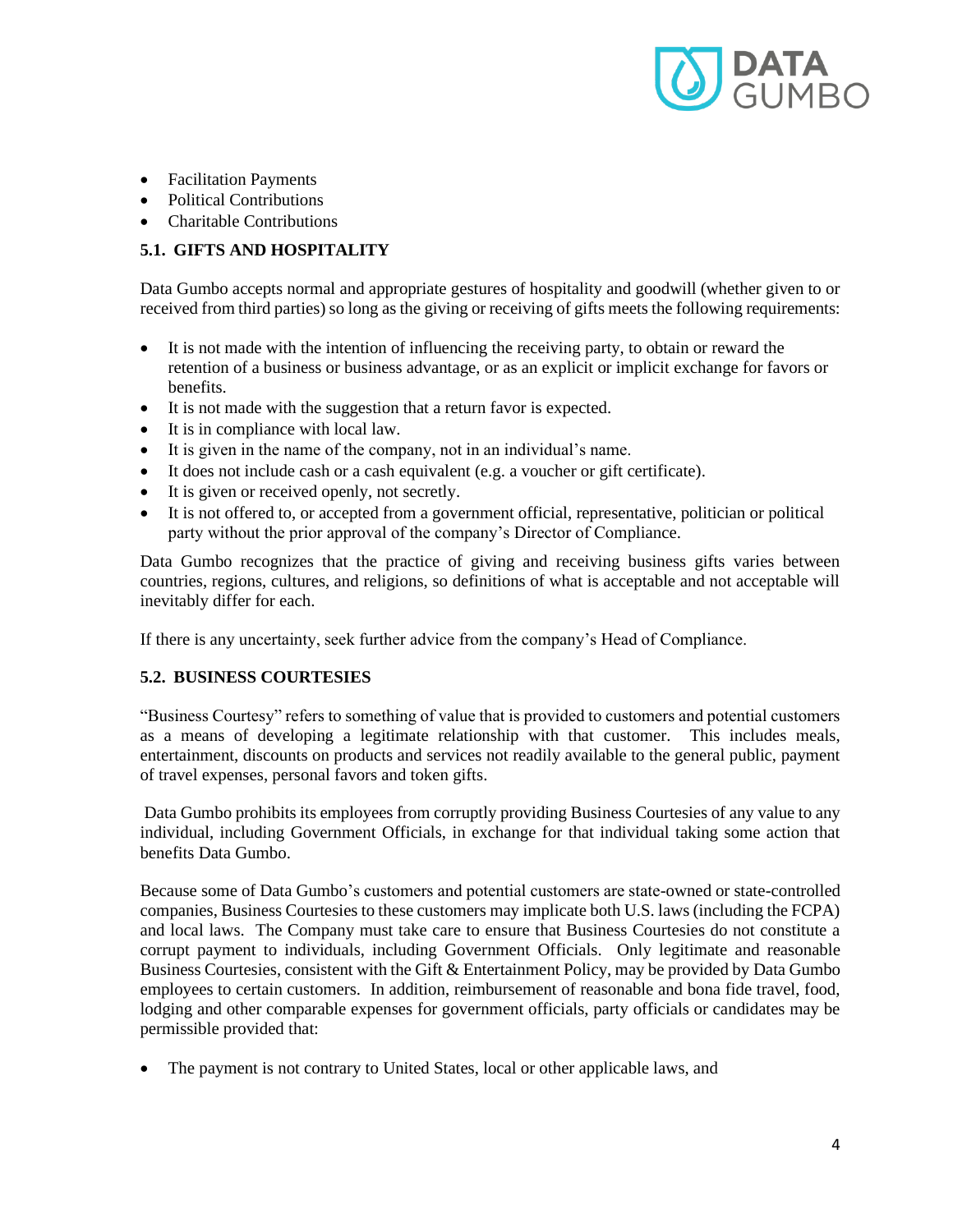

• The payment is for legitimate expenses that relate directly to the demonstration or explanation of Data Gumbo services, or to the execution or performance of a contract with the foreign government or agency

Before any travel, food, lodging or other comparable expenses for government officials, party officials or candidates are provided, they must first be submitted to the Director of Compliance for approval.

Any questions regarding the propriety of Business Courtesies should be directed to Data Gumbo's Compliance Department.

# **5.3. FACILITATING PAYMENTS**

While in some countries where Data Gumbo conducts business, it may be local practice for businesses to make payments of nominal value to low-level Government Officials in order to expedite or "facilitate" routine government action, such payments, whether legal or not, are prohibited by this policy. Examples of such routine, non-discretionary actions may include:

- providing police protection
- granting visas or utility services
- clearing customs

Such payments are called "facilitating payments." Facilitating payments, whether legal or not, are prohibited by this Policy.

### **5.4. POLITICAL CONTRIBUTIONS**

Many Company employees participate in the political life of their respective communities. Data Gumbo fully supports active involvement in political processes by its Employees, such as voting according to their own beliefs and making political contributions with their own funds. However, employees are prohibited from making any direct or indirect contribution of cash, merchandise, services, or other property on behalf of the Company to any candidate for public office, or to any political party, political advocacy group or other political organization. Employees may not use Company resources and assets for personal activities in supports of their choice of political party, candidate, or cause. Corporate expenditures of a nonpartisan nature may be made in support of legislative issues of concern to the Company, but only with prior written approval from the CEO.

### **5.5. CHARITABLE CONTRIBUTIONS**

Data Gumbo accepts (and indeed encourages) the act of donating to charities – whether through services, knowledge, time, or direct financial contributions (cash or otherwise) – and agrees to disclose all charitable contributions it makes.

Employees must be careful to ensure that charitable contributions are not used to facilitate and conceal acts of bribery.

For questions concerning whether charitable donations made are legal and ethical under local laws and practices, contact the company's Head Compliance.

## **6. THE UNITED STATES FOREIGN CORRUPT PRACTICES ACT.**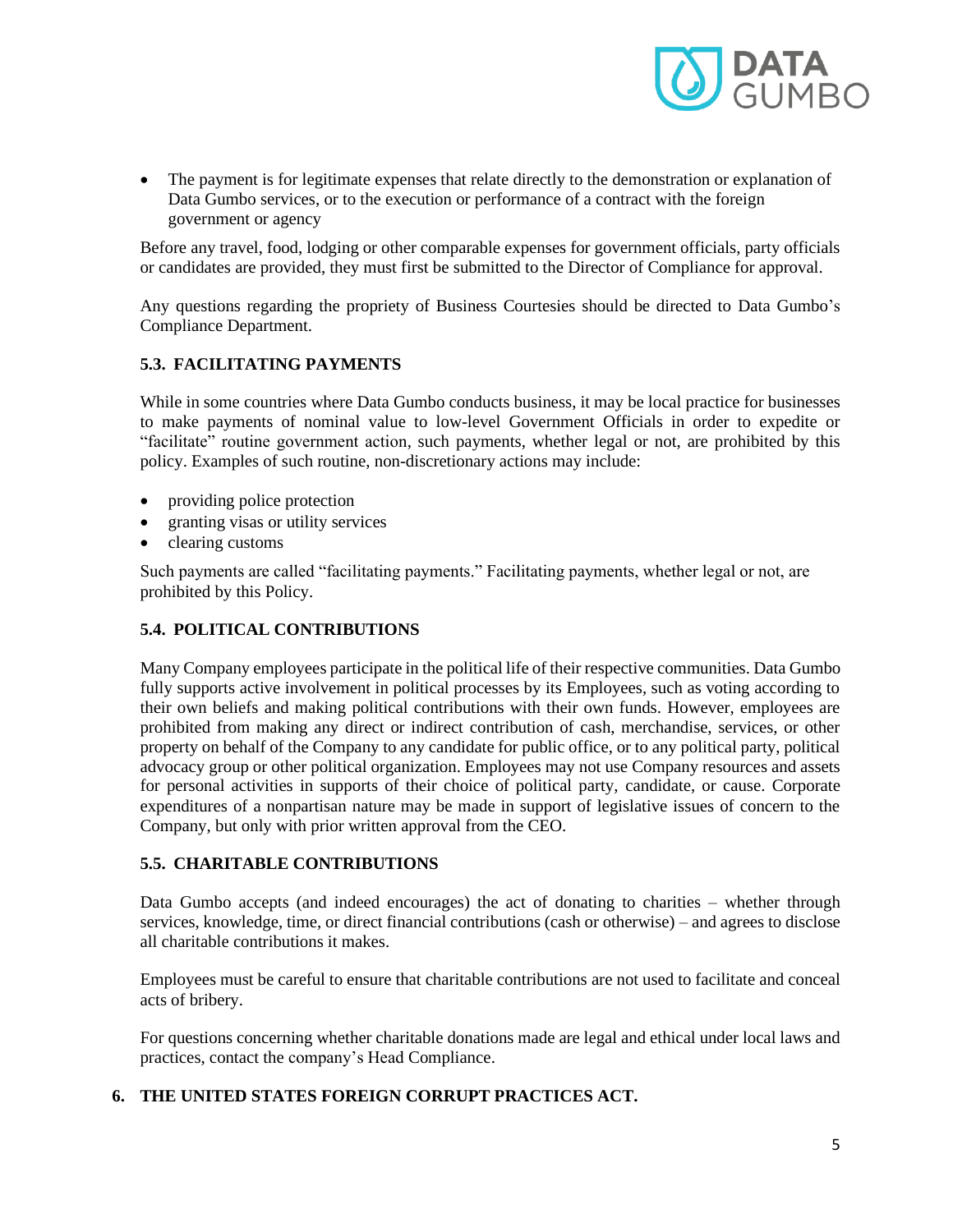

The Foreign Corrupt Practices Act (FCPA) is a United States law passed in 1977 that prohibits U.S. firms and individuals, and any company doing business in and/or based in the US from paying bribes to foreign officials in furtherance of a business deal. U.S. companies are liable for failing to prevent such acts by those acting on its behalf, no matter where the act takes place. The FCPA places no minimum amount for a punishment of a bribery payment. Specifically, the FCPA prohibits:

- Offering or promising to pay, paying, or authorizing the payment of money (or anything of value) to a foreign official
- In order to influence any act or decision of the foreign official in his or her official capacity
- To secure any other improper advantage in order to obtain or retain business.

All Data Gumbo directors, officers, employees, worldwide offices, their associates, and all third parties acting on behalf of Data Gumbo as distributors, agents, representatives, consultants, and partners will comply with the letter and the spirit of the FCPA at all times.

The FCPA also requires Data Gumbo, including its employees and subsidiaries (U.S. and international), to keep books records, and accounts in reasonable detail so that they accurately reflect transactions undertaken and to devise and maintain a system of internal accounting controls sufficient to provide reasonable assurance that transactions are executed as authorized by management and recorded properly. There are no exceptions to these requirements. Employees may not take any step to undermine the accounting controls implemented by Data Gumbo to provide reasonable assurances against accounting errors and fraud.

Link to the official FCPA guide:

[https://www.justice.gov/sites/default/files/criminal-fraud/legacy/2015/01/16/guide.pdf](about:blank)

# **7. THE UNITED KINGDOM BRIBERY ACT 2010.**

The Act has a wide jurisdictional reach and underscores importance of "adequate procedures". The UK Bribery Act is broader in scope than the US FCPA.

The Bribery Acts creates four distinct criminal offences:

- Corporate offence to fail to prevent bribery
- Offence of giving and receiving bribes
- Offence of bribing a foreign public official
- Offence targeted at senior officers of a corporation who consent to, or connive at, bribery

The Act generally extends jurisdiction to offenses committed in the UK and those committed elsewhere while retaining a "close connection" to the UK. British citizens, citizens of British Overseas Territories and bodies incorporated under the law of any part of the UK, among others, are deemed to have a "close connection" to the UK and may as a result be prosecuted also where the offense takes place outside the UK. For the corporate offense of failing to prevent bribery (section 7) the jurisdictional reach of the Act has been extended even further. Once it has been established that a commercial organization carries on parts of its business in the UK (regardless of its place of incorporation), jurisdiction exists even where the act of bribery itself takes place outside the UK. This means that, theoretically, also a Norwegian company, partly doing business in the UK, who's North-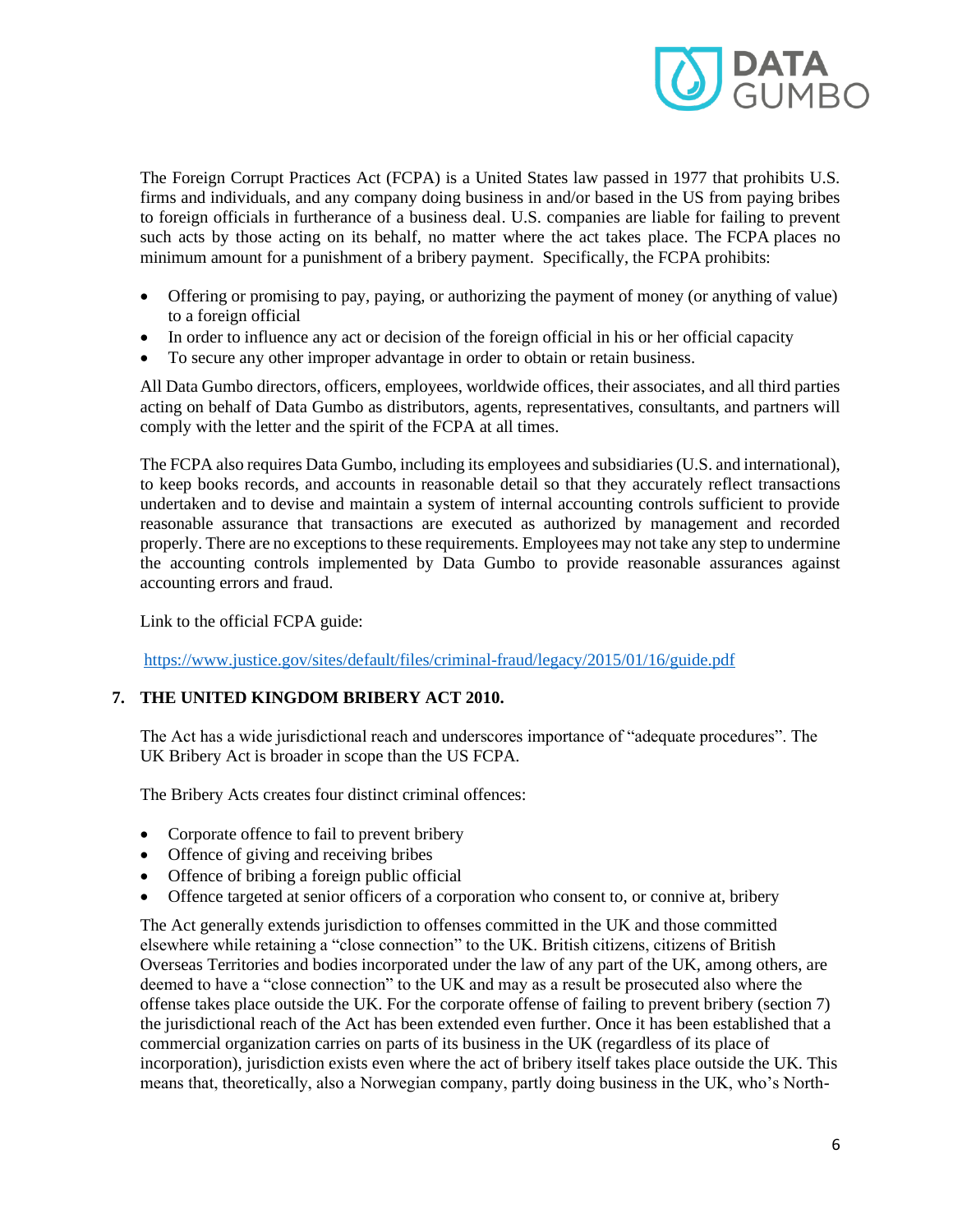

American agent bribes a Central-American official in Central-America, could be prosecuted in the UK for failure to prevent bribery.

> Link to the official UK Bribery Act guide: [https://www.justice.gov.uk/downloads/legislation/bribery-act-2010-guidance.pdf](about:blank)

### **8. ADDITIONAL LAWS AND REGULATIONS.**

Data Gumbo is required to abide by many international laws and regulations in addition to FCPA and UKBA, which includes but is not limited to, Brazilian Clean Company Act 2014, Italian Anti-mafia Legislation, UK MSA Supply Chain Provisions, and other applicable regulations. The requirements correspond with FCPA and UKBA regulations and will be executed in an identical manner and addressed on a case-by-case basis as needed.

### **9. SANCTIONS.**

This section provides an overview of the current Office of Foreign Assets Control (OFAC) Laws. It is NOT intended to provide guidance on whether any specific activity or transaction is permitted under applicable laws and regulations. All services provided and all transactions conducted by or through the Data Gumbo must comply with all OFAC Laws. If there is a question concerning these requirements or if you have been asked to do something which conflicts with these requirements, you should promptly contact the Company's Head of Compliance.

9.1. OFAC administers economic sanctions against targeted non‐U.S. countries, organizations, and individuals. OFAC Laws related to its sanctions programs can be found in a series of Presidential executive orders, statutes, and regulations. Sanctions, or restrictions, are imposed based on U.S. foreign policy and national security concerns. Many of the sanctions are based on United Nations and other international mandates. The OFAC Laws can involve prohibiting unlicensed trade, blocking assets, prohibiting certain types of unlicensed commercial and financial transactions, or a combination of these measures. The OFAC Laws discussed below have significant civil and criminal penalties and are vigorously enforced.

> The United Nations Consolidated Sanctions List can be found at: [https://www.un.org/securitycouncil/content/un-sc-consolidated-list](about:blank)

9.2. The laws and regulations administered and enforced by OFAC prohibit or restrict "U.S. Persons" (as defined below) from engaging in or facilitating transactions involving specified countries, organizations, and individuals, which are listed on OFAC's List of Specially Designated Nationals ("SDN") and Blocked Persons ("SDN List"), the Executive Order 13599 List ("EO 13599 List") or which are otherwise the target of the OFAC Laws.

> The OFAC Consolidated Sanctions List can be viewed at [https://sanctionssearch.ofac.treas.gov/](about:blank)

9.3. Countries and regions subject to broad comprehensive sanctions include but are not limited to the Ukraine, Cuba, Iran, North Korea, Sudan, and Syria and are subject to change. While there are differences among the regulations applicable to each country, as a general matter, OFAC Laws prohibit U.S. Persons, wherever located, from providing goods or services, including financial services, to persons where the benefit of such services is received in any of these countries. Each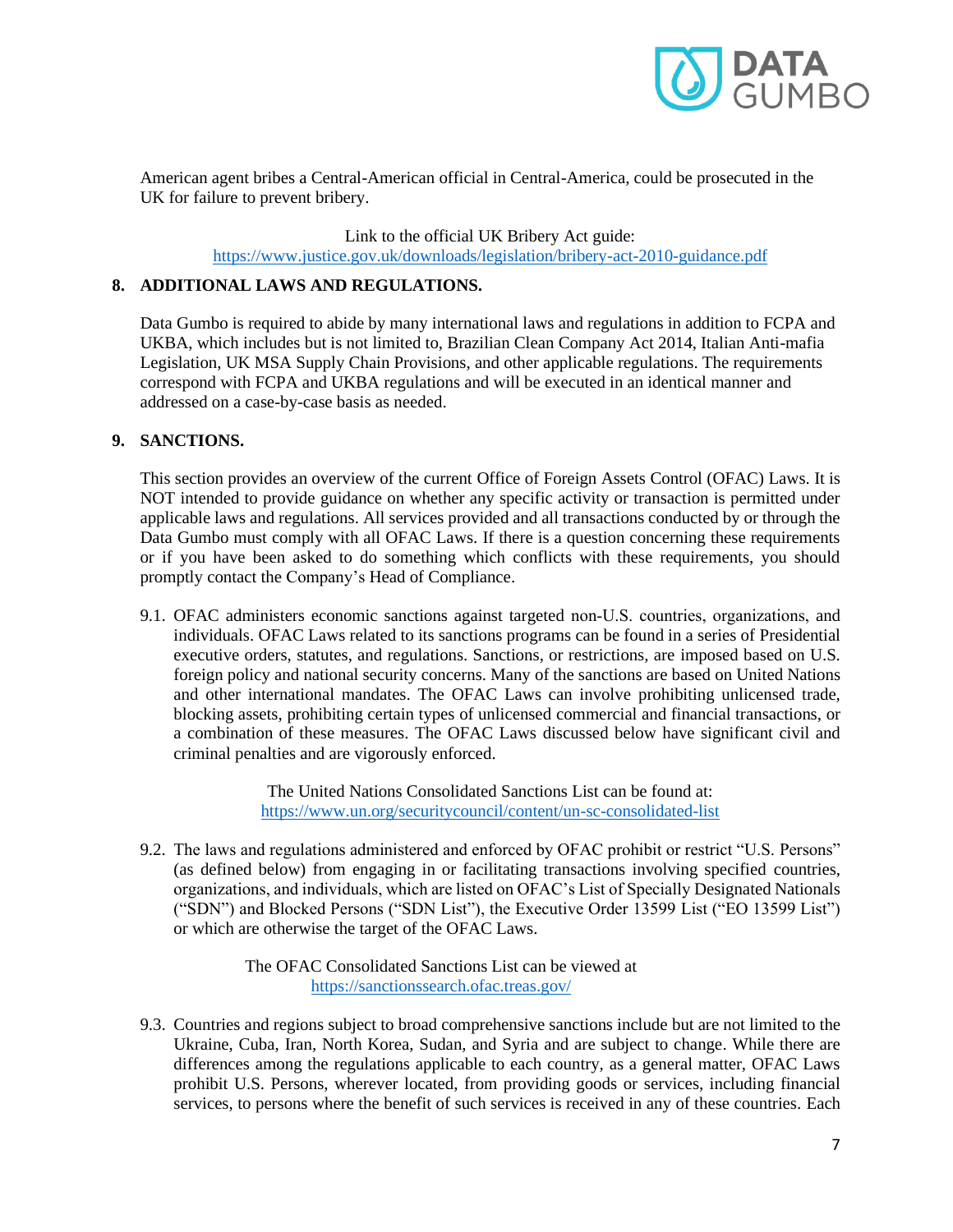

of these sanctions includes licenses that permit certain types of transactions that are determined to be consistent with U.S. policy toward the applicable country. Any potential or existing business, trade or transaction with any of these countries (including any local citizens, institutions, organizations or groups) or involving goods or services received from or delivered to any of these countries, should be brought to the immediate attention of the Company's Head of Compliance.

- 9.3.1.The United States has recently eased sanctions related to Cuba and Iran. However, most elements of the U.S. embargo against these countries remain in place and most transactions involving these countries remain prohibited, unless licensed by OFAC.
- 9.3.2.OFAC also administers more targeted sanctions against specified narcotics traffickers, terrorists, transnational criminal organizations, malicious cyber-related activities and weapons proliferators, as well as individuals and entities associated with a broad range of countries and regimes—including but not limited to Iraq, the Democratic Republic of the Congo, Belarus, the Balkans, Burundi, Central African Republic, Lebanon, Liberia, Libya, Venezuela, Yemen, South Sudan, Sudan/Darfur, Somalia, and Zimbabwe—who are included on the SDN List. Entities that are owned or controlled by an SDN are also subject to OFAC sanctions, whether or not those entities appear on the SDN List. OFAC also maintains the EO 13599 List, which is a list of persons identified by OFAC as meeting the definition of the term Government of Iran or the term Iranian financial institution.
- 9.3.3.Some transactions may be permitted under a particular sanctions program, but generally, all transactions with SDNs or persons on the EO 13599 List are prohibited and any property in which the SDN or person on the EO 13599 List has an interest must be blocked. If any Data Gumbo director, officer, employee or agent encounters a transaction involving an SDN or person on the EO 1399 List, the Company's Head of Compliance should be contacted.
- 9.3.4.The United States maintains limited sanctions against persons in Russia's financial, energy and defense and related materials sectors that appear on OFAC's Sectoral Sanctions Identification List ("SSI List"). The sanctions against these companies are much more limited than the sanctions against persons on the SDN List and focus on dealings involving the debt and equity of these companies and the provision of goods and services to certain oil projects in Russia. Many transactions with SSI entities are still permitted, although the Company's Head of Compliance shall be consulted regarding transactions with companies on the SSI List.
- Implementing regulations for many of the OFAC sanctions programs are Codified in Title 31 of the Code of Federal Regulations are available on the OFAC website at: [http://www.treasury.gov/ofac/](about:blank)
- 9.3.5.Specific organizations and individuals who have been targeted under the various sanctions programs are listed on the SDN List and the EO 13599 List and the Consolidated Screening List, which are supplemental but not exclusive lists of persons and entities with which the U.S. Persons who are directors, officers, employees or agents of Data Gumbo may not deal.

The SDN List and the EO 13599 List are accessible at the OFAC website. The Consolidated Screening List, which includes the SDN List and other U.S. government lists of sanctioned and prohibited individuals and entities, is available at: [http://apps.export.gov/cslsearch#/csl‐search](about:blank)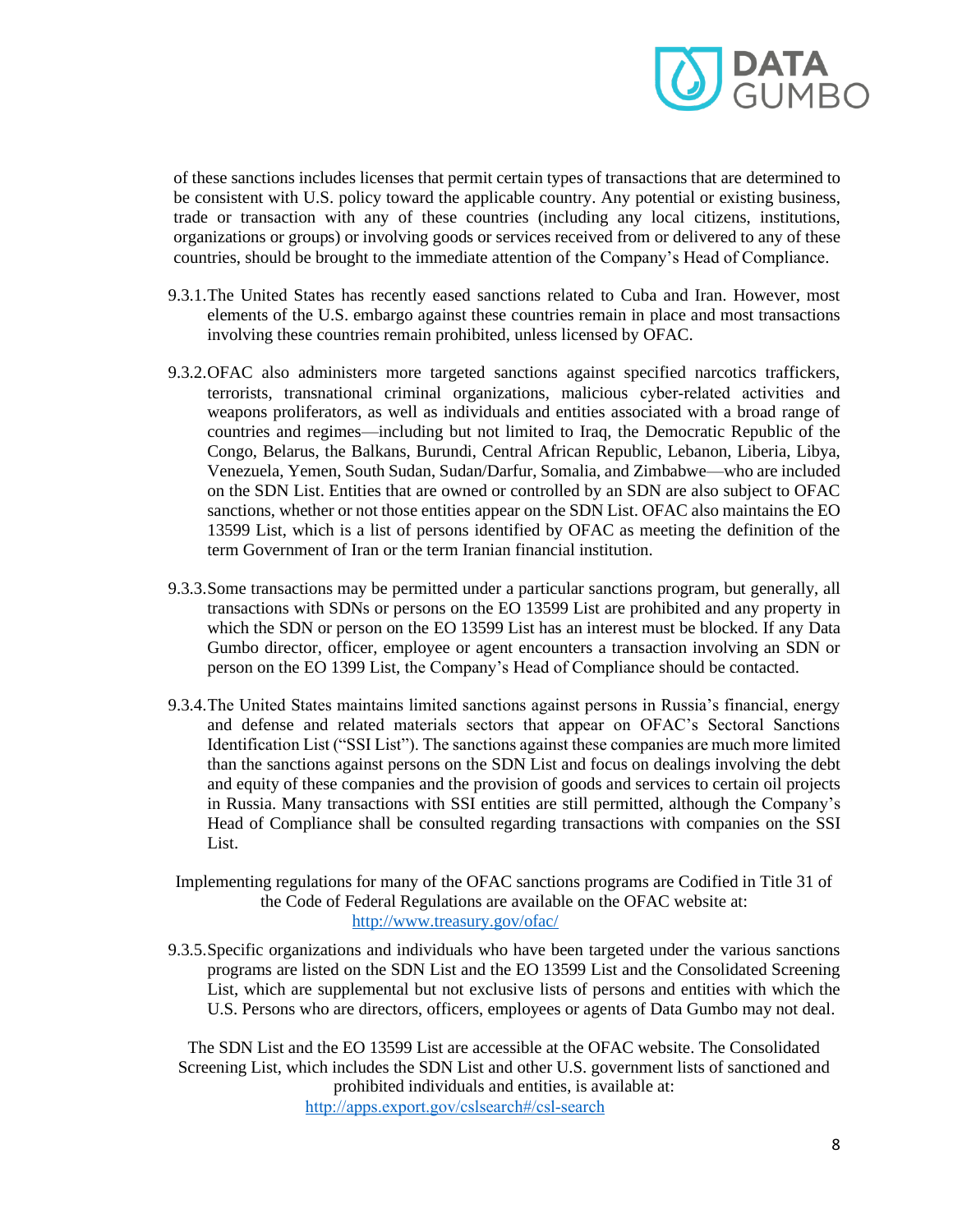

9.3.6.In some instances, the OFAC Laws and regulations may require the rejection of a transaction, or the blocking of assets involved in a transaction. The summary provided above is current as of the latest revision date of this Compliance Policy. It is the responsibility of all directors, officers, employees, and agents to keep up to date on changes and additions made to the OFAC Laws.

### **9.4. Application of OFAC Prohibitions to U.S. Persons at Data Gumbo**

- 9.4.1.OFAC's prohibitions apply to transactions involving the United States or conducted by any U.S. Person, wherever located. U.S. Person means any United States citizen, wherever in the world the person is located (including dual citizens), any permanent resident alien of the U.S. (wherever located), any person (natural or non‐natural) located in the U.S., and any entity organized under the laws of a U.S. jurisdiction including its overseas branches/divisions. OFAC prohibitions thus apply to any director, officer, employee or agent of Data Gumbo who is a U.S. Person. The regulations generally prohibit a U.S. Person from "approving," "facilitating," participating in, financing or guaranteeing a transaction involving a person or entity on the SDN List, the EO 13599 List or who is otherwise the target of the OFAC Laws and regulations and from taking any action to evade or avoid OFAC Laws.
- 9.4.2.With respect to U.S. sanctions involving Cuba and in certain cases, Iran, the term "U.S. Person" also means any foreign subsidiary or affiliate owned or controlled by a U.S. Person. The Cuba and in certain cases, Iran sanctions programs apply not only to Data Gumbo as an entity, but also to any foreign subsidiaries of or entities controlled by Data Gumbo, wherever in the world they are located. Thus, under the *Cuba and (in certain cases) Iran* sanctions programs, Data Gumbo's non‐U.S. subsidiaries and other non‐U.S. entities controlled by Data Gumbo, and not just its U.S. directors, officers, employees and agents, would be considered U.S. Persons.
- 9.4.3.Data Gumbo's OFAC Policy prohibits U.S. Persons at Data Gumbo from entering into business relationships on behalf of Data Gumbo with any OFAC‐sanctioned party, or any party owned or controlled by or acting on behalf of any OFAC‐sanctioned party, and requires directors, officers, employees and agents to report the attempted transaction to a Compliance Officer and/or the General Counsel.
- 9.4.4.Data Gumbo shall ensure that customer screening and customer due diligence procedures are in place to promote the identification of potential sanctions violations or other potentially impermissible transactions. Such procedures shall also provide for appropriate distributor screening and distributor due diligence to ensure Data Gumbo's distributors comply with Sanctions laws applicable to the Company.

### **9.5. Recusal by an Employee Who is a U.S. Person**

9.5.1.If a director, officer, employee or agent of Data Gumbo who is a U.S. Person, including any Data Gumbo director, officer, employee or agent who is in the United States temporarily, finds that he or she has been assigned to work on a transaction or business matter that has been identified as potentially involving OFAC sanctions, that director, officer, employee or agent must immediately recuse himself/herself from dealing with the transaction or business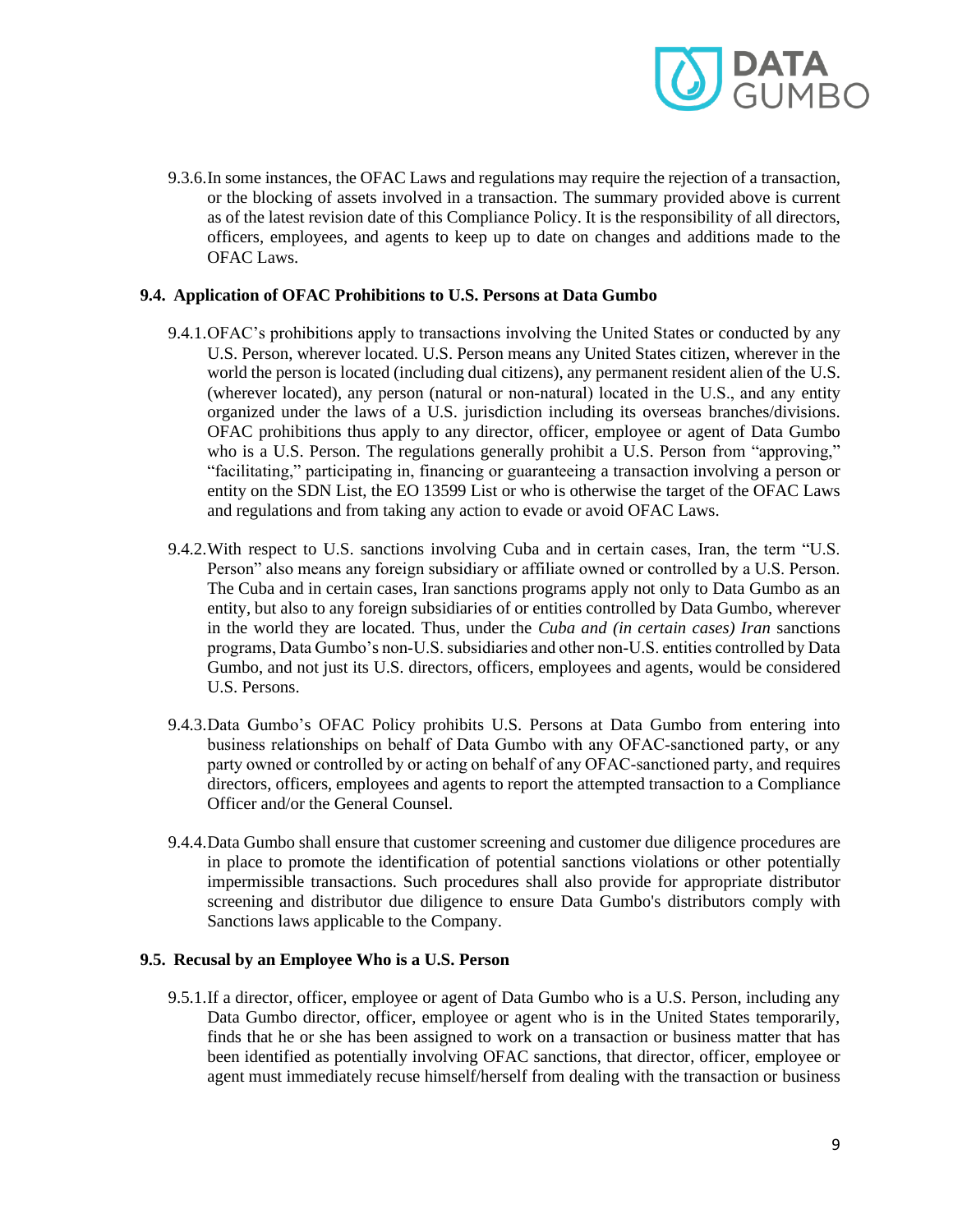

matter. The U.S. Person must also immediately inform his or her supervisor, as well as the company's Head of Compliance of such recusal.

### **9.6. Background on EU Sanctions**

- 9.6.1.This section provides an overview of current EU sanctions regulations. It is NOT intended to provide guidance on whether any specific activity or transaction is permitted under applicable laws and regulations. All services provided and all transactions conducted by or through the Data Gumbo must comply with applicable EU sanctions regulations. If there is a question concerning these requirements or if you have been asked to do something which conflicts with these requirements, you should promptly contact the company's Head of Compliance. Although the jurisdictional reach of EU sanctions regulations can vary depending on the targets, there are several common themes:
	- EU organized entities must comply with EU sanctions.
	- Other countries outside of the EU also often follow EU sanctions such as Switzerland, Norway or UK protectorates or dependencies.
	- EU citizens are subject to EU laws, even if they are living or working outside of the EU.
	- Activities in, or partially in, the EU are covered. Any non-EU entity or person is subject to EU Sanctions Laws while they are acting within the territory of the EU.
	- The EU devolves enforcement of sanctions to competent authorities of each EU Member State, such as HM Treasury and the Office of Financial Sanctions Implementation in the United Kingdom.

### The UK HMRC/OFSI Sanctions list can be located at

[https://www.gov.uk/government/publications/financial-sanctions-consolidated](about:blank)[list-of-targets/consolidated-list-of-targets](about:blank)

- 9.6.2.EU sanctions can take different forms, but the most common measures are asset freezes ("EU Financial Sanctions"), and arms embargoes, general or specific sectoral trade or export embargoes ("EU Economic Sanctions", collectively with EU Financial Sanctions, "EU Sanctions"). EU sanctions apply to: (i) any person within the territory of the EU; (ii) any person inside or outside the territory of the EU who is a national of an EU Member State; (iii) any legal person, entity or body, inside or outside the territory of the EU, which is incorporated or constituted under the law of an EU Member State; (iv) any legal person, entity or body in respect of any business done in whole or in part within the EU; and (v) any person on board any aircraft or any vessel under the jurisdiction of an EU Member State (collectively, "EU Persons").
- 9.6.3.EU Financial Sanctions are imposed on persons or entities (so called "designated persons") listed on the EU's Consolidated List of Persons, Groups and Entities ("EU Consolidated List of Persons").
- 9.6.4.EU Financial Sanctions include measures against government or ex‐government officials and others suspected of human rights abuses, violations of public international law, internal repression or political instability, theft of state assets or funds, war crimes or assassination, terrorism and terrorist financing, being a member of Al Qaida, and assisting in nuclear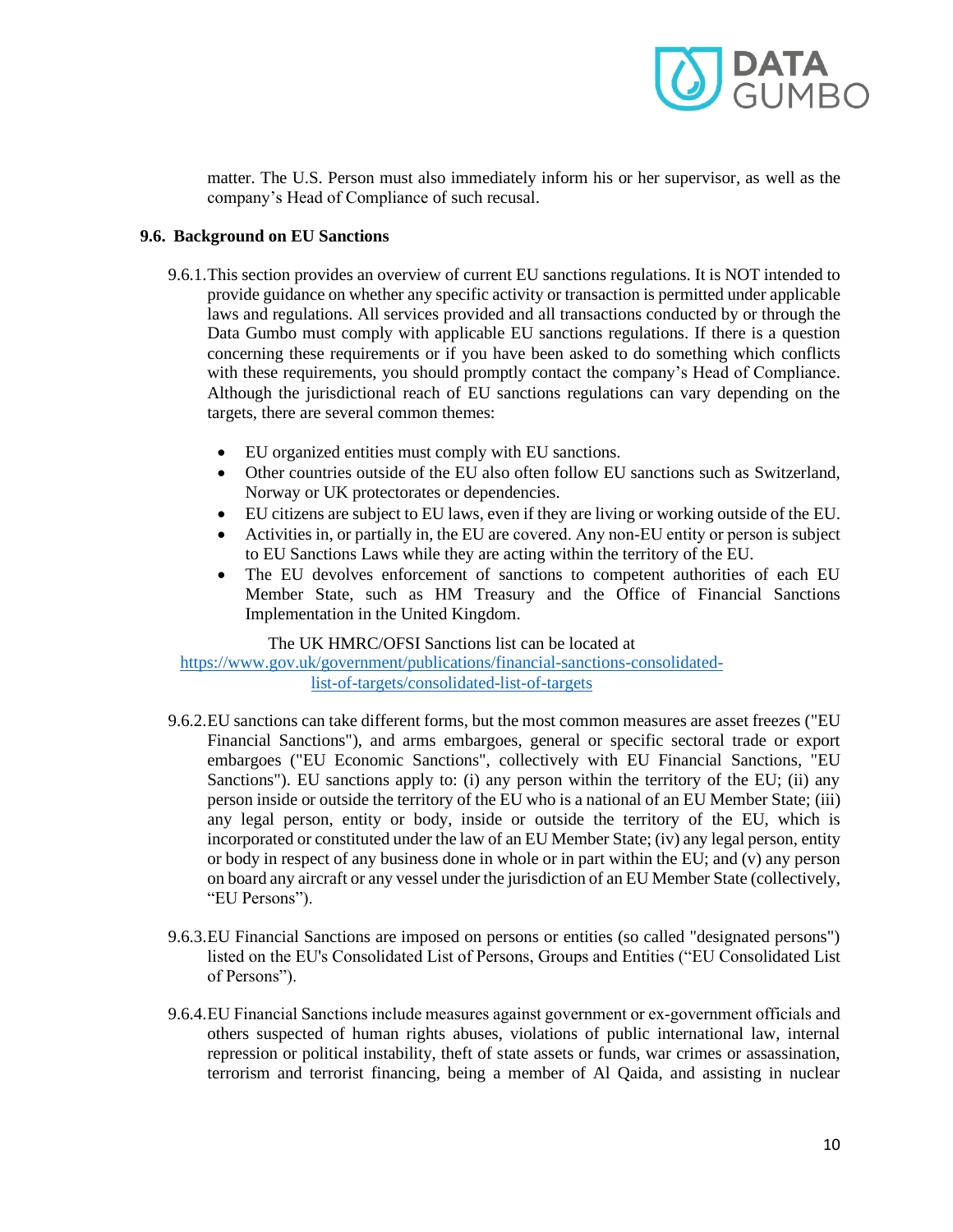

proliferation. EU Financial Sanctions also target persons profiting from any such violations, crimes or abuses.

- 9.6.5.EU Financial Sanctions apply to conduct in and from the EU and generally also apply to EU citizens and companies outside EU territory. It is a criminal offense to breach an EU Financial Sanction, without an appropriate license or authorization.
- 9.6.6.Although each sanctions regime is implemented by each EU Member State individually, it can constitute a criminal offense for an EU national or company anywhere in the world to: (i) deal with the funds or economic resources belonging to or owned, held or controlled by a designated person; (ii) make funds or economic resources available, directly or indirectly, to, or for the benefit of a designated person; (iii) intentionally circumvent financial sanctions; or (iv) fail to notify the regulator of possession of funds owned or controlled by a designated person. The definition of "funds" is broadly construed to include cash, all kinds of payment instruments, deposits, shares, derivatives, interest, guarantees, letters of credit and rights of set‐off.

The EU Consolidated List of Persons is accessible on the EU website at: https://eeas.europa.eu/headquarters/headquartershomepage\_en/8442/Consolidated%20list%20of%20sanctions.

- 9.6.7.EU Economic Sanctions include embargoes with respect to certain products and services exported to a particular country. Where it is not prohibited to import or export goods, the particular good or destination or use may be restricted and subject to licensing. It can constitute a criminal offense to import or export goods without the required license.
- 9.6.8.EU Economic Sanctions are imposed on a country and typically involve prohibiting or restricting trade, prohibiting, or restricting certain types of commercial and financial transactions with natural or legal persons in the respective country or other appropriate measures. Prohibitions or restrictions will apply in relation to goods and services which can be used for military purposes, internal repression or nuclear proliferation, for example, exporting or supplying arms or dual use products and associated technical assistance, training and financing or technologies. Sectoral EU Economic Sanctions include restrictions or prohibitions in various sectors including oil and gas, financial services, access to capital markets, luxury goods, certain computer software and technologies.
- 9.6.9.The summary provided above is current as of the latest revision date of this Compliance Policy. It is the responsibility of all directors, officers, employees, and agents to keep up to date on changes and additions made to the EU Sanctions.

### **9.7. Penalties**

9.7.1.Violations of the Sanctions Laws carry significant civil and criminal penalties. For violations of the OFAC Laws, criminal penalties can include fines of up to \$1,000,000 per violation and imprisonment for up to 20 years. Civil penalties for violations of the OFAC Laws can include fines of \$250,000 per violation or twice the amount of the transaction that is the basis of the violation, whichever is greater. The consequences of a failure to abide by EU Sanctions can be similarly severe. Although, each Member State's penalties vary, violations of EU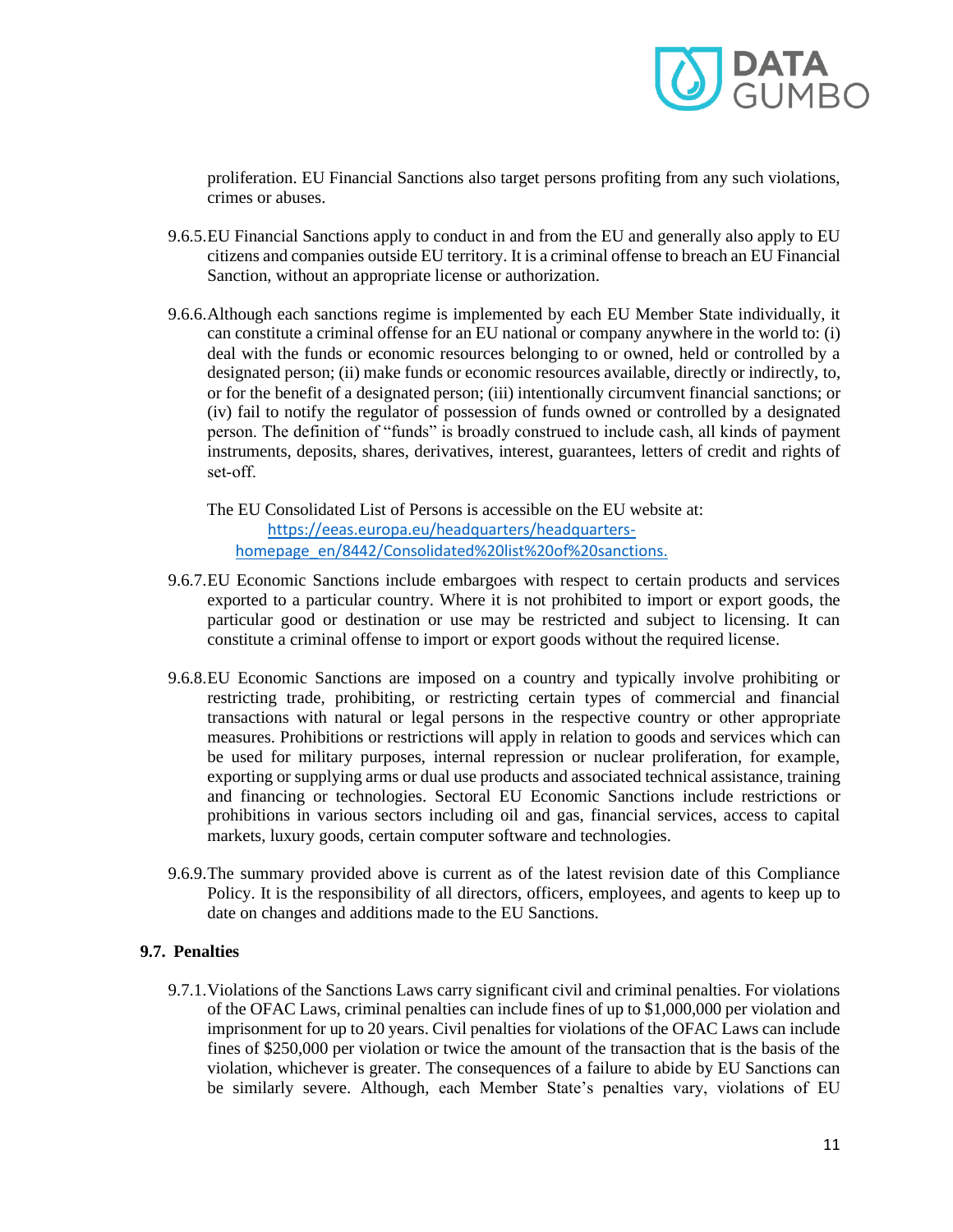

Sanctions may lead to prosecution by EU Member States and result in serious criminal and administrative penalties for the Company and associated individuals.

### **10. RECORD KEEPING.**

Data Gumbo will keep detailed and accurate financial records and will have appropriate internal controls in place to act as evidence for all payments made. We will declare and keep a written record of the amount and reason for hospitality or gifts accepted and given and understand that gifts and acts of hospitality are subject to managerial and Compliance department review.

### **11. EMPLOYEE RESPONSIBILITIES.**

As an employee of Data Gumbo, you must ensure that you read, understand, and comply with the information contained within this policy, and with any training or other anti-bribery and corruption information you are given.

All employees and those under our control are equally responsible for the prevention, detection, and reporting of bribery and other forms of corruption. They are required to avoid any activities that could lead to, or imply, a breach of this anti-bribery policy.

Under the FCPA, guilty knowledge can be proven by evidence of unwarranted obliviousness or "willful blindness" to any action, inaction, language, or other evidence that should reasonably alert you to the high probability of an FCPA violation. Data Gumbo employees may not ignore circumstances suggesting that an otherwise legitimate payment is being used for corrupt purposes or bribery.

If you have reason to believe or suspect that an instance of bribery or corruption has occurred or will occur in the future that breaches this policy, you must notify the company's Head of Compliance.

Data Gumbo will not retaliate against support anyone who raises concerns in good faith under this policy in accordance with Data Gumbo's anti-retaliation policy, even the allegations are not substantiated following an investigation.

Data Gumbo will ensure that no one suffers any detrimental treatment as a result of refusing to accept or offer a bribe or other corrupt activities, or because they reported a concern relating to potential act(s) of bribery or corruption.

If you have reason to believe you've been subjected to unjust treatment as a result of a concern or refusal to accept a bribe, you should inform your direct supervisor and the company's Head of Compliance.

If any employee breaches this policy, they will face disciplinary action up to and including termination.